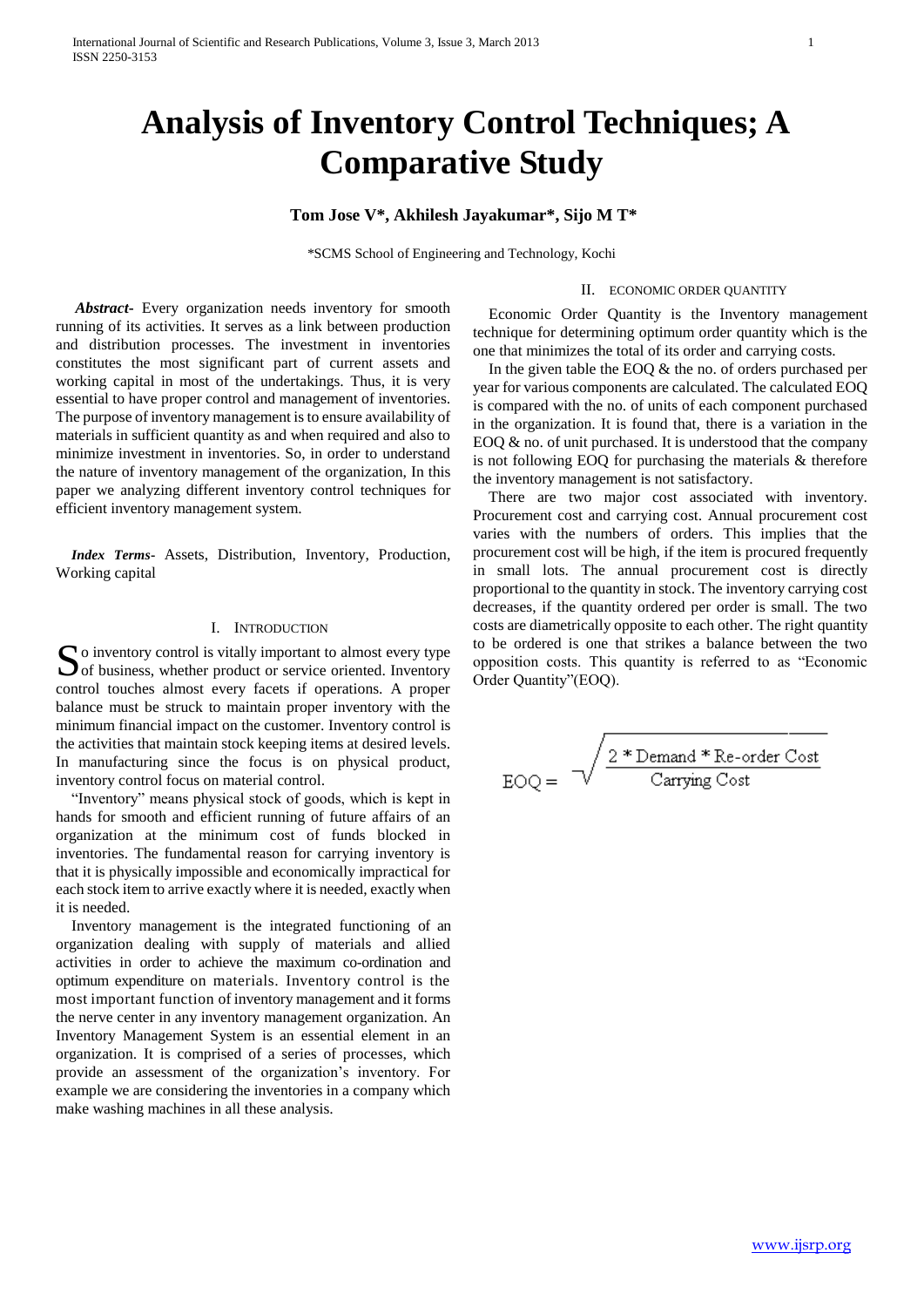| SL. No. | <b>COMPONENTS</b>                                            | <b>Demand</b><br>Per year | <b>Re-Order</b><br>Cost/order | <b>Carrying</b><br>Cost/unit/y<br>ear | EOQ       | No. of units<br>Ordered | No. of order<br>per year |
|---------|--------------------------------------------------------------|---------------------------|-------------------------------|---------------------------------------|-----------|-------------------------|--------------------------|
| 1.      | Bearing - Ball Sealed -<br>6006                              | 3,60,000                  | 12,200                        | $\overline{2}$                        | 66,272.17 | 30,000                  | 5.43                     |
| 2.      | Bearing - Ball Sealed -<br>6205 - Swift                      | 48,000                    | 6,200                         | $\overline{2}$                        | 17,251.09 | 4,000                   | 2.78                     |
| 3.      | Drive assly - NBO - China<br>(Agitator) - 2 pin drive        | 1,44,000                  | 1,700                         | 36                                    | 3,687.82  | 12,000                  | 39.05                    |
| 4.      | Drive assly - ECO Dlx -<br>NBO - China (Impeller)            | 96,000                    | 1,700                         | 36                                    | 3,011.09  | 8,000                   | 31.88                    |
| 5.      | Driven Pulley - NBO -<br>China (Same pulley)                 | 2,40,000                  | 1,700                         | 36                                    | 4,760.95  | 20,000                  | 50.41                    |
| 6.      | Wash timer - Eco Dlx<br>(Ningbo) - With buzzer<br>(S60)      | 30,000                    | 1,700                         | $\overline{2}$                        | 7,141.43  | 2,500                   | 4.20                     |
| 7.      | Wash timer - Eco Dlx<br>(Ningbo) - Without buzzer<br>(SI 60) | 42,000                    | 1,700                         | $\overline{2}$                        | 8,449.85  | 3,500                   | 4.97                     |
| 8.      | Heater (WW)                                                  | 21,600                    | 4,700                         | $\overline{2}$                        | 10,075.71 | 1,800                   | 2.14                     |
| 9.      | Heater (Chandini)                                            | 9,600                     | 6,200                         | $\overline{2}$                        | 7,714.92  | 800                     | 1.24                     |
| 10.     | Pig tail connector-3.0                                       | 3,60,000                  | 6,200                         | $\overline{2}$                        | 47,244.05 | 30,000                  | 7.62                     |
| 11.     | Pig tail connector-3.8                                       | 1,80,000                  | 6,200                         | $\overline{2}$                        | 33,406.59 | 15,000                  | 5.39                     |
| 12.     | Seal drive tube - Swift                                      | 42,000                    | 6,200                         | $\overline{2}$                        | 16,136.91 | 3,500                   | 2.60                     |
| 13.     | Seal tub support - Swift                                     | 42,000                    | 6,200                         | $\overline{2}$                        | 16,136.91 | 3,500                   | 2.60                     |
| 14.     | WW Motor - Welling                                           | 90,000                    | 6,200                         | 18                                    | 7,874.01  | 7,500                   | 11.43                    |
| 15.     | Splash Motor                                                 | 42,000                    | 6,200                         | 18                                    | 5,378.97  | 3,500                   | 7.81                     |
| 16.     | Motor - Jeamo                                                | 3,00,000                  | 65,200                        | 18                                    | 46,619.02 | 25,000                  | 6.44                     |
| 17.     | Clamp tub                                                    | 66,600                    | 10,100                        | $\overline{a}$                        | 25,935.69 | 5,550                   | 2.57                     |
| 18.     | <b>Suspension Spring Assly</b><br>FLT 70 (Fimstud)           | 7,200                     | 10,000                        | $\overline{2}$                        | 8,485.28  | 600                     | 0.85                     |
| 19.     | Door Lock - High End                                         | 1,800                     | 15,400                        | $\overline{2}$                        | 5,264.98  | 150                     | 0.34                     |
| 20.     | Door Lock, Low End,<br>FLT70                                 | 1,800                     | 15,400                        | $\overline{2}$                        | 5,264.98  | 150                     | 0.34                     |
| 21.     | Ball Bearing-Outer, FLT70                                    | 3,600                     | 8,400                         | $\overline{2}$                        | 5,499.09  | 300                     | 0.65                     |
| 22.     | Ball Bearing-Inner, FLT70<br>Heating Element, High/Mid       | 3,600                     | 8,400                         | $\overline{2}$                        | 5,499.09  | 300                     | 0.65                     |
| 23.     | End,FLT70                                                    | 1,800                     | 8,400                         | $\overline{2}$                        | 3,888.44  | 150                     | 0.46                     |
| 24.     | Heater Low end                                               | 1,800                     | 8,400                         | $\overline{a}$                        | 3,888.44  | 150                     | 0.46                     |
| 25.     | Pressostat, FLT70                                            | 3,600                     | 8,400                         | $\overline{c}$                        | 5,499.09  | 300                     | 0.65                     |
| 26.     | Timer T2-EC6018-FLT                                          | 1,800                     | 8,900                         | $\overline{2}$                        | 4,002.50  | 150                     | 0.45                     |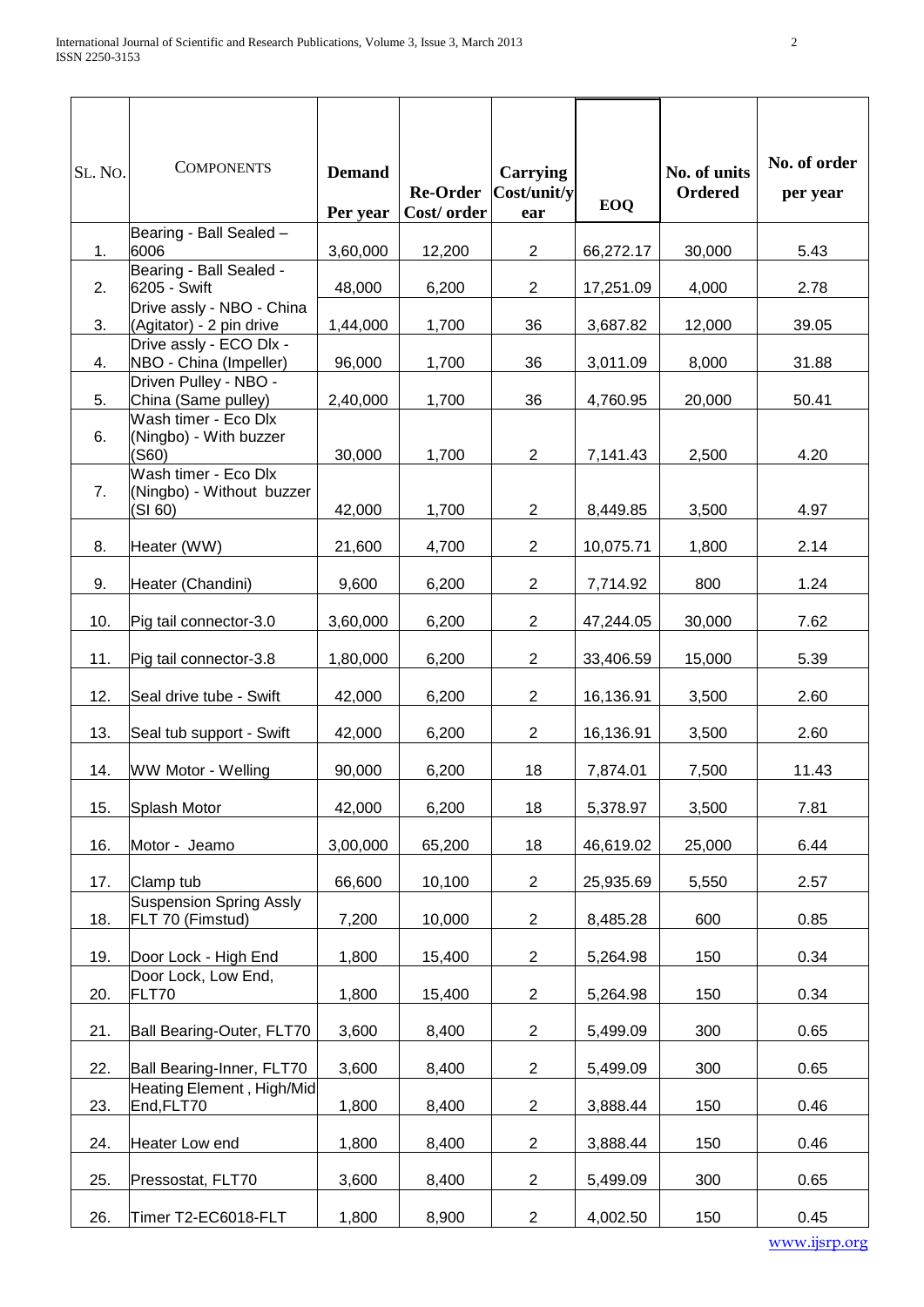|     | <b>Water Distribution</b>                       |          |        |                |           |        |      |
|-----|-------------------------------------------------|----------|--------|----------------|-----------|--------|------|
| 27. | Actuator, FLT70                                 | 1,800    | 7,900  | $\overline{2}$ | 3,770.94  | 150    | 0.48 |
|     |                                                 |          |        |                |           |        |      |
| 28. | Nut Push In, FLT70                              | 21,600   | 16,400 | $\overline{2}$ | 18,821.26 | 1,800  | 1.15 |
| 29. | Heater Clip, FLT70                              | 3,600    | 7,750  | $\overline{2}$ | 5,282.05  | 300    | 0.68 |
| 30. | Bellow, FLT70                                   | 3,600    | 84,300 | $\overline{2}$ | 17,420.68 | 300    | 0.21 |
| 31. | Shock Absorber Assy,<br>FLT70                   | 7,200    | 9,800  | $\overline{2}$ | 8,400.00  | 600    | 0.86 |
| 32. | Universal Motor Assy,<br>Mid&High End, FLT70    | 1,800    | 49,200 | 18             | 3,136.88  | 150    | 0.57 |
| 33. | Motor Low end                                   | 1,800    | 57,200 | 18             | 3,382.31  | 150    | 0.53 |
| 34. | Window Glass, FLT70                             | 3,600    | 23,100 | 18             | 3,039.74  | 300    | 1.18 |
| 35. | Drain Pump, FLT                                 | 1,800    | 20,100 | $\overline{2}$ | 6,014.98  | 150    | 0.30 |
| 36. | On / Off Switch Low end<br>(Push button switch) | 1,800    | 7,700  | $\overline{2}$ | 3,722.90  | 150    | 0.48 |
| 37. | Thermostat Variable, Low<br>End, FLT70          | 1,800    | 8,500  | $\overline{2}$ | 3,911.52  | 150    | 0.46 |
| 38. | Poly V Belt, FLT70                              | 1,800    | 1,700  | $\overline{2}$ | 1,749.29  | 150    | 1.03 |
| 39. | Tub Sealing, FLT70                              | 3,600    | 1,700  | $\overline{2}$ | 2,473.86  | 300    | 1.46 |
| 40. | <b>SS Coil</b>                                  | 2,40,000 | 52,200 | 18             | 37,309.52 | 20,000 | 6.43 |

# (Table- I)

## III. SAFETY STOCKS

Safety stocks are the minimum additional inventories which serve as a safety margin to meet an unanticipated increase in usage resulting from an unusually high demand and an uncontrollable late receipt of incoming inventory.

In the given table, safety stocks for the various components calculated are shown. Actual demand is given for each component for a period of 1 year and the lead-time is calculated at a maximum of 100 days & normal of 60 days and these were converted into per annum. So, from calculation of safety stock, we can able to determine how much the company can hold the inventory in reserve stock per annum.

|         |                                                           | Max. Lead   | <b>Normal</b>    |               |                     |
|---------|-----------------------------------------------------------|-------------|------------------|---------------|---------------------|
| Sl. No. | <b>Components</b>                                         | <b>Time</b> | <b>Lead Time</b> | <b>Demand</b> | <b>Safety Stock</b> |
|         |                                                           |             |                  |               |                     |
| 1.      | Bearing - Ball Sealed - 6006                              | 0.27        | 0.166            | 3,60,000      | 37,440              |
|         |                                                           |             |                  |               |                     |
| 2.      | Bearing - Ball Sealed - 6205 – Swift                      | 0.27        | 0.166            | 48,000        | 4,992               |
| 3.      | Drive assly - NBO - China (Agitator) - 2 pin drive        | 0.27        | 0.166            | 1,44,000      | 14,976              |
| 4.      | Drive assly - ECO Dlx - NBO - China (Impeller)            | 0.27        | 0.166            | 96,000        | 9,984               |
| 5.      | Driven Pulley - NBO - China (Same pulley)                 | 0.27        | 0.166            | 2,40,000      | 24,960              |
| 6.      | Wash timer - Eco Dlx (Ningbo) - With buzzer (S60)         | 0.27        | 0.166            | 30,000        | 3,120               |
| 7.      | Wash timer - Eco Dlx (Ningbo) - Without buzzer (SI<br>60) | 0.27        | 0.166            | 42,000        | 4,368               |
| 8.      | Heater (WW)                                               | 0.27        | 0.166            | 21,600        | 2,246.4             |
| 9.      | Heater (Chandini)                                         | 0.27        | 0.166            | 9,600         | 998.4               |
| 10.     | Pig tail connector-3.0                                    | 0.27        | 0.166            | 3,60,000      | 37,440              |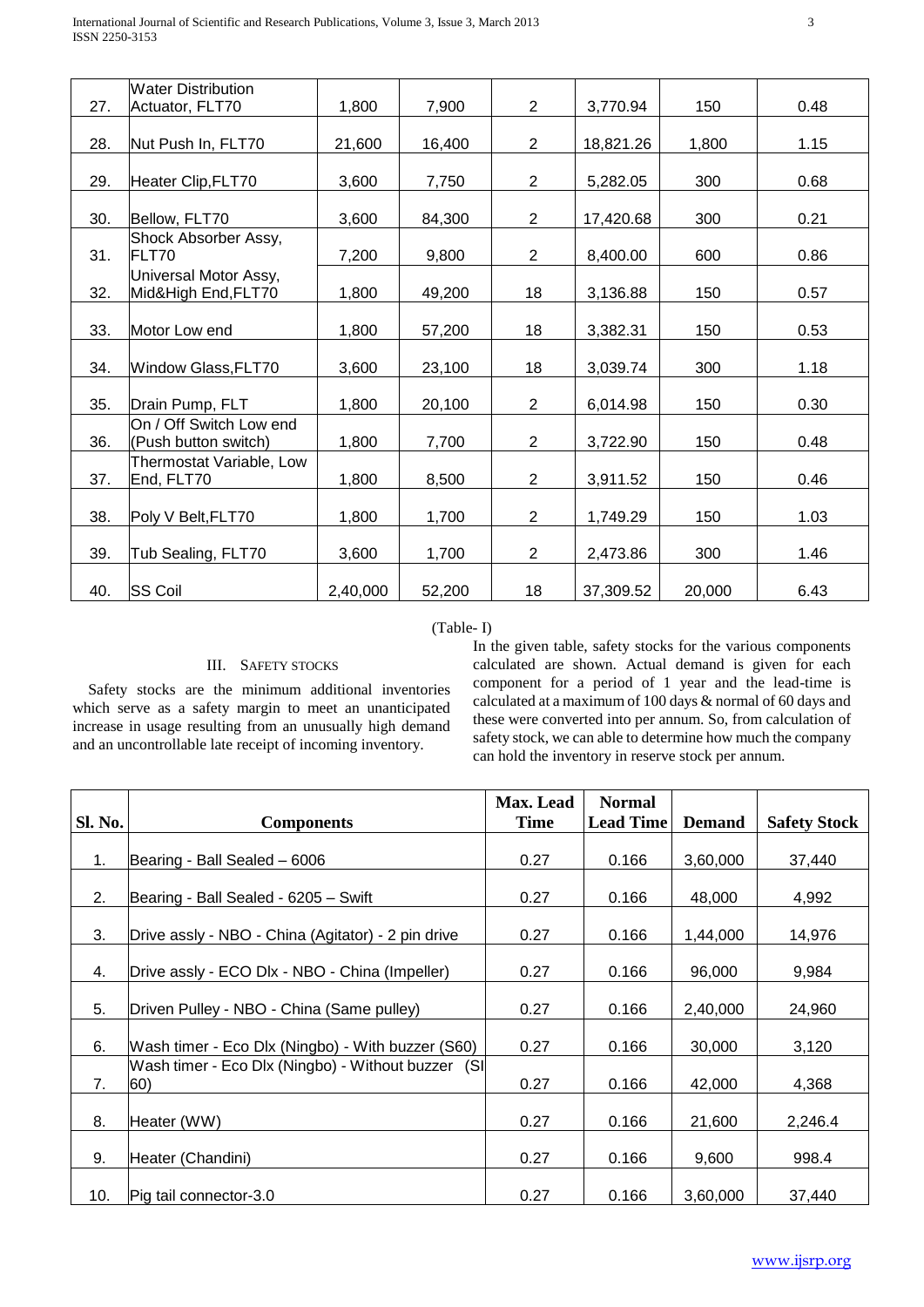| 11. | Pig tail connector-3.8                       | 0.27 | 0.166 | 1,80,000 | 18,720  |
|-----|----------------------------------------------|------|-------|----------|---------|
| 12. | Seal drive tube - Swift                      | 0.27 | 0.166 | 42,000   | 4,368   |
| 13. | Seal tub support - Swift                     | 0.27 | 0.166 | 42,000   | 4,368   |
| 14. | WW Motor - Welling                           | 0.27 | 0.166 | 90,000   | 9,360   |
| 15. | Splash Motor                                 | 0.27 | 0.166 | 42,000   | 4,368   |
| 16. | Motor - Jeamo                                | 0.27 | 0.166 | 3,00,000 | 31,200  |
| 17. | Clamp tub                                    | 0.27 | 0.166 | 66,600   | 6,926.4 |
| 18. | Suspension Spring Assly FLT 70 (Fimstud)     | 0.27 | 0.166 | 7,200    | 748.8   |
| 19. | Door Lock - High End                         | 0.27 | 0.166 | 1,800    | 187.2   |
| 20. | Door Lock, Low End, FLT70                    | 0.27 | 0.166 | 1,800    | 187.2   |
| 21. | Ball Bearing-Outer, FLT70                    | 0.27 | 0.166 | 3,600    | 374.4   |
| 22. | Ball Bearing-Inner, FLT70                    | 0.27 | 0.166 | 3,600    | 374.4   |
| 23. | Heating Element, High/Mid End, FLT70         | 0.27 | 0.166 | 1,800    | 187.2   |
| 24. | <b>Heater Low end</b>                        | 0.27 | 0.166 | 1,800    | 187.2   |
| 25. | Pressostat, FLT70                            | 0.27 | 0.166 | 3,600    | 374.4   |
| 26. | Timer T2-EC6018-FLT                          | 0.27 | 0.166 | 1,800    | 187.2   |
| 27. | <b>Water Distribution Actuator, FLT70</b>    | 0.27 | 0.166 | 1,800    | 187.2   |
| 28. | Nut Push In, FLT70                           | 0.27 | 0.166 | 21,600   | 2,246.4 |
| 29. | Heater Clip, FLT70                           | 0.27 | 0.166 | 3,600    | 374.4   |
| 30. | Bellow, FLT70                                | 0.27 | 0.166 | 3,600    | 374.4   |
| 31. | Shock Absorber Assy, FLT70                   | 0.27 | 0.166 | 7,200    | 748.8   |
| 32. | Universal Motor Assy, Mid & High End, FLT70  | 0.27 | 0.166 | 1,800    | 187.2   |
| 33. | Motor Low end                                | 0.27 | 0.166 | 1,800    | 187.2   |
| 34. | Window Glass, FLT70                          | 0.27 | 0.166 | 3,600    | 374.4   |
| 35. | Drain Pump, FLT                              | 0.27 | 0.166 | 1,800    | 187.2   |
| 36. | On / Off Switch Low end (Push button switch) | 0.27 | 0.166 | 1,800    | 187.2   |
| 37. | Thermostat Variable, Low End, FLT70          | 0.27 | 0.166 | 1,800    | 187.2   |
| 38. | Poly V Belt, FLT70                           | 0.27 | 0.166 | 1,800    | 187.2   |
| 39. | Tub Sealing, FLT70                           | 0.27 | 0.166 | 3,600    | 374.4   |
| 40. | <b>SS Coil</b><br>$(T_0h1_0$ II)             | 0.27 | 0.166 | 2,40,000 | 24,960  |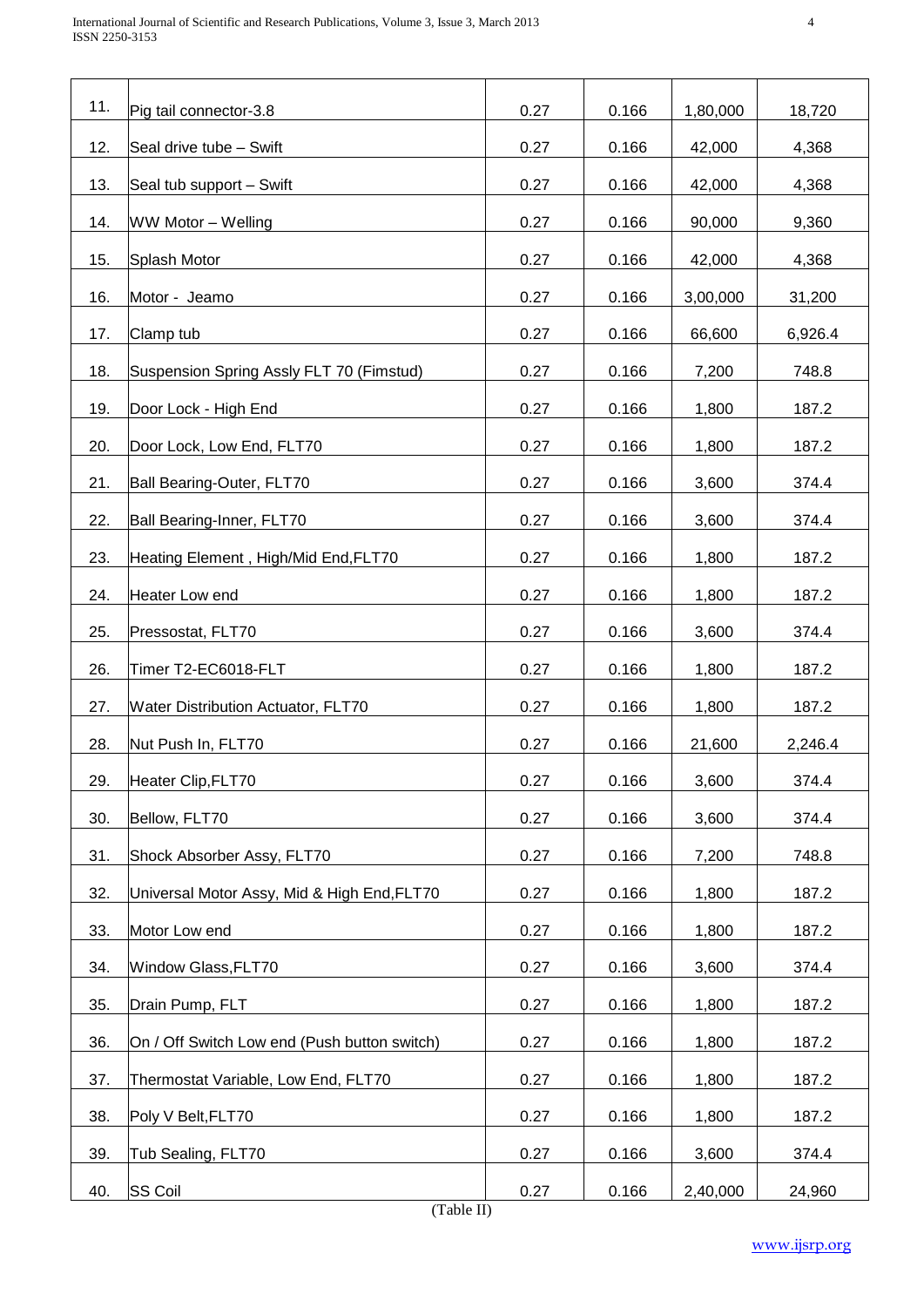# IV. ABC ANALYSIS

The ABC system is a widely used classification technique to identify various items of inventory for purposes of inventory control. On the basis of unit cost involved, the various items are classified into 3 categories:

- (1) A, consisting of items with the large investment,
- (2) C, with relatively small investments but fairly large number of items and
- (3) B, which stands mid-way between category A & C.

Category A needs the most rigorous control, C requires minimum attention and B deserves less attention than A but more than C.

- A Class (High Value)
	- Drive assly NBO China (Agitator) 2 pin drive
	- Drive assly ECO Dlx NBO China (Impeller)
	- Wash timer Eco Dlx (Ningbo) With buzzer (S60)
	- Heater (WW)
	- Heater (Chandini)
	- WW Motor Welling
	- Splash Motor
	- Motor Jeamo
	- Heating Element, High/Mid End, FLT70
	- Heater Low end
	- Timer T2-EC6018-FLT
	- Water Distribution Actuator, FLT70
	- Bellow, FLT70
	- Thermostat Variable, Low End, FLT70
	- Universal Motor Assy, Mid & High End, FLT70
	- Motor Low end
	- Window Glass,FLT70
	- Drain Pump, FLT
- B Class (Moderate Value)
	- Bearing Ball Sealed 6006
	- Bearing Ball Sealed 6205 Swift
	- Wash timer Eco Dlx (Ningbo)
	- Door Lock High End
	- Door Lock, Low End, FLT70
	- Ball Bearing-Outer, FLT70
	- Ball Bearing-Inner, FLT70
	- Seal drive tube Swift
	- Seal tub support Swift
	- Pressostat, FLT70
	- Shock Absorber Assy, FLT70
	- On / Off Switch Low end (Push button switch)
	- SS Coil
	- Poly V Belt, FLT70
- C Class (Low Value)
	- Driven Pulley NBO China (Same pulley)
	- Pig tail connector-3.0
	- Pig tail connector-3.8
	- Clamp tub
	- Suspension Spring Assly FLT 70 (Fimstud)
	- Nut Push In, FLT70
	- Heater Clip, FLT70
	- Tub Sealing, FLT70

| <b>CATEGORIES</b> | Total No.<br>Items in Classes |    |
|-------------------|-------------------------------|----|
|                   | 18                            | 45 |
| в                 | 14                            | 35 |
|                   |                               | 20 |

# (Table-III)

# V. FSN ANALYSIS

All the items in the inventory are not required at the same frequency. Some are required regularly, some occasionally and some very rarely. FSN classifies items into Fast moving, Slow moving and Non-moving.

 $\triangleright$  Fast moving items

- Bearing Ball Sealed 6006
- Bearing Ball Sealed 6205 Swift
- Drive assly NBO China ( Agitator ) 2 pin drive
- Drive assly ECO Dlx NBO China ( Impeller )
- Driven Pulley NBO China ( Same pulley )
- Wash timer Eco Dlx ( Ningbo ) With buzzer ( S60 )
- Wash timer Eco Dlx ( Ningbo )
- Heater ( WW )
- Heater ( Chandini )
- Pig tail connector-3.0
- Pig tail connector-3.8
- Seal drive tube Swift
- Seal tub support Swift
- WW Motor Welling
- Splash Motor
- Motor Jeamo
- SS Coil
- $\triangleright$  SLOW MOVING ITEMS
	- Clamp tub
	- Suspension Spring Assly FLT 70 ( Fimstud)
	- Door Lock High End
	- Door Lock, Low End, FLT70
	- Ball Bearing-Outer, FLT70
	- Ball Bearing-Inner, FLT70
	- Heating Element , High/Mid End,FLT70
	- Heater Low end
	- Pressostat, FLT70
	- Timer T2-EC6018-FLT
	- Water Distribution Actuator, FLT70
	- Nut Push In, FLT70
	- Heater Clip, FLT70
	- Bellow, FLT70
	- Shock Absorber Assy, FLT70
	- Universal Motor Assy, Mid & High End,FLT70
	- Motor Low end
	- Window Glass,FLT70
	- Drain Pump, FLT
	- On / Off Switch Low end ( Push button switch )
	- Thermostat Variable, Low End, FLT70
	- Poly V Belt,FLT70
	- Tub Sealing, FLT7023 17